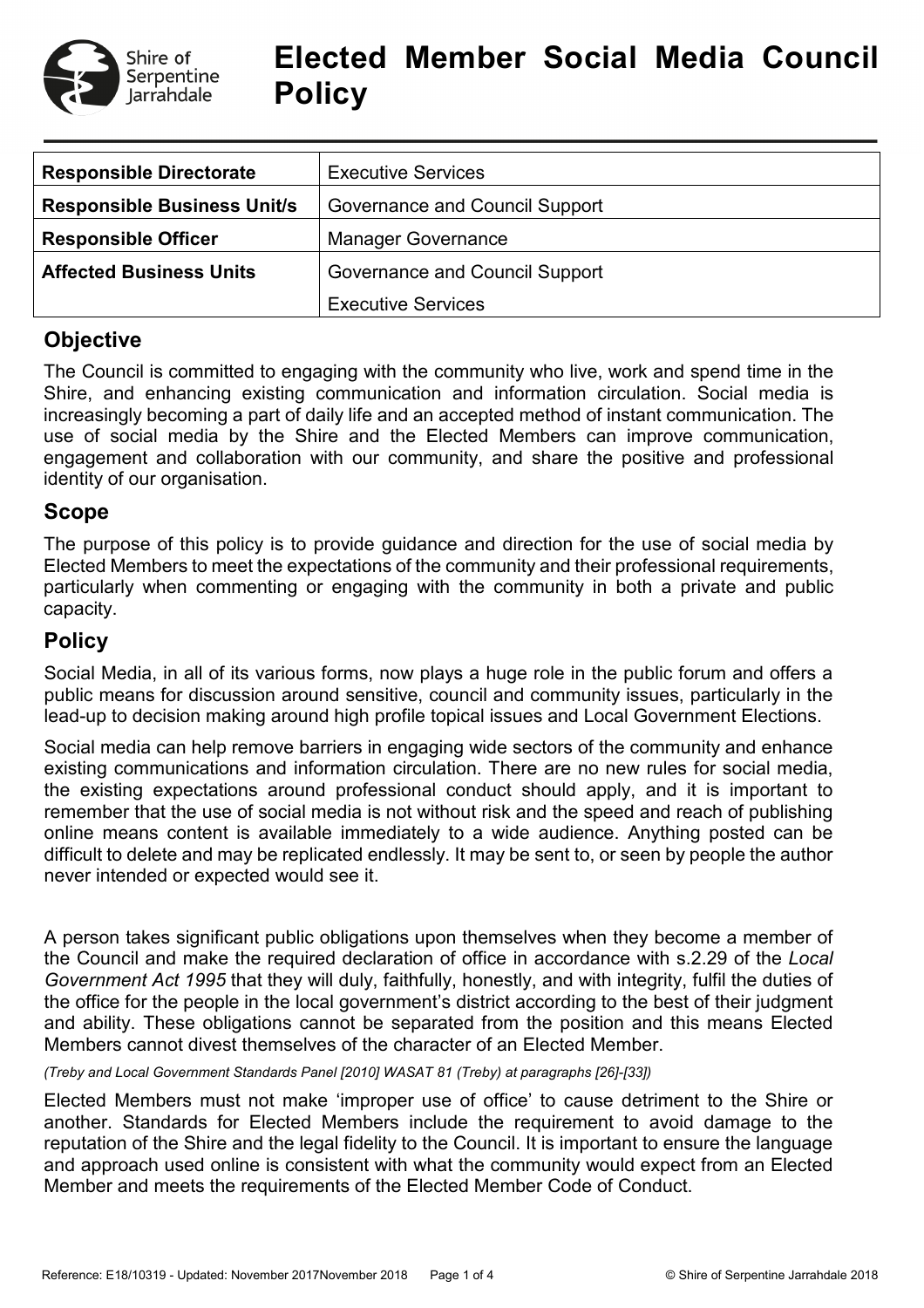

The local community and the public in general are entitled to expect that the following general principles, regulation 3(1)(a)-(h) of the *Local Government (Rules of Conduct) Regulations 2007,*  will be used to guide Elected Members in their behaviours:

- *a) act with reasonable care and diligence; and*
- *b) act with honesty and integrity; and*
- *c) act lawfully; and*
- *d) avoid damage to the reputation of the local government; and*
- *e) be open and accountable to the public; and*
- *f) base decisions on relevant and factually correct information; and*
- *g) treat others with respect and fairness; and*
- h) *not be impaired by mind affecting substances.*

It is important that when an Elected Member is posting, commenting or liking posts/comments on social media that they think about the language and tone. When commenting, it is essential for Elected Members to communicate that their comment/s are their **own personal opinion**, not those of the Council.

#### Private Profiles and Private Groups

Nothing that is posted on-line is truly 'private'. Private profile settings and private groups bare no guarantee that information is only seen by the target audience. Posts may have been screenshot and distributed to individuals, groups and organisations that were never intended to see the content, even after the original post has been deleted.

Privacy settings are not enough to stop someone who disagrees with what has been posted from screen shotting and using it. Comments by Elected Members of the Council have the capacity to affect the Shire's reputation.

#### **Guidelines**

Social media can help remove barriers in engaging wide sectors of the community and enhance existing communications and information circulation. There are no new rules for social media; therefore, the existing expectations around professional conduct should apply.

The following information is provided to guide Elected Members in the preparation of social media content and responses. Elected Members should:

- remember the Shire President and the CEO are the official spokespersons for the Shire of Serpentine Jarrahdale; any statements on behalf of the Council should only be made with specific authority;
- clearly label content and responses as personal views and not those of the Shire or the Council;
- ensure content is accurate, relevant and complies with current policies, if in doubt check;
- avoid offensive, defamatory, intimidating and provocative language, and avoid commenting on or liking posts that contain this type of language;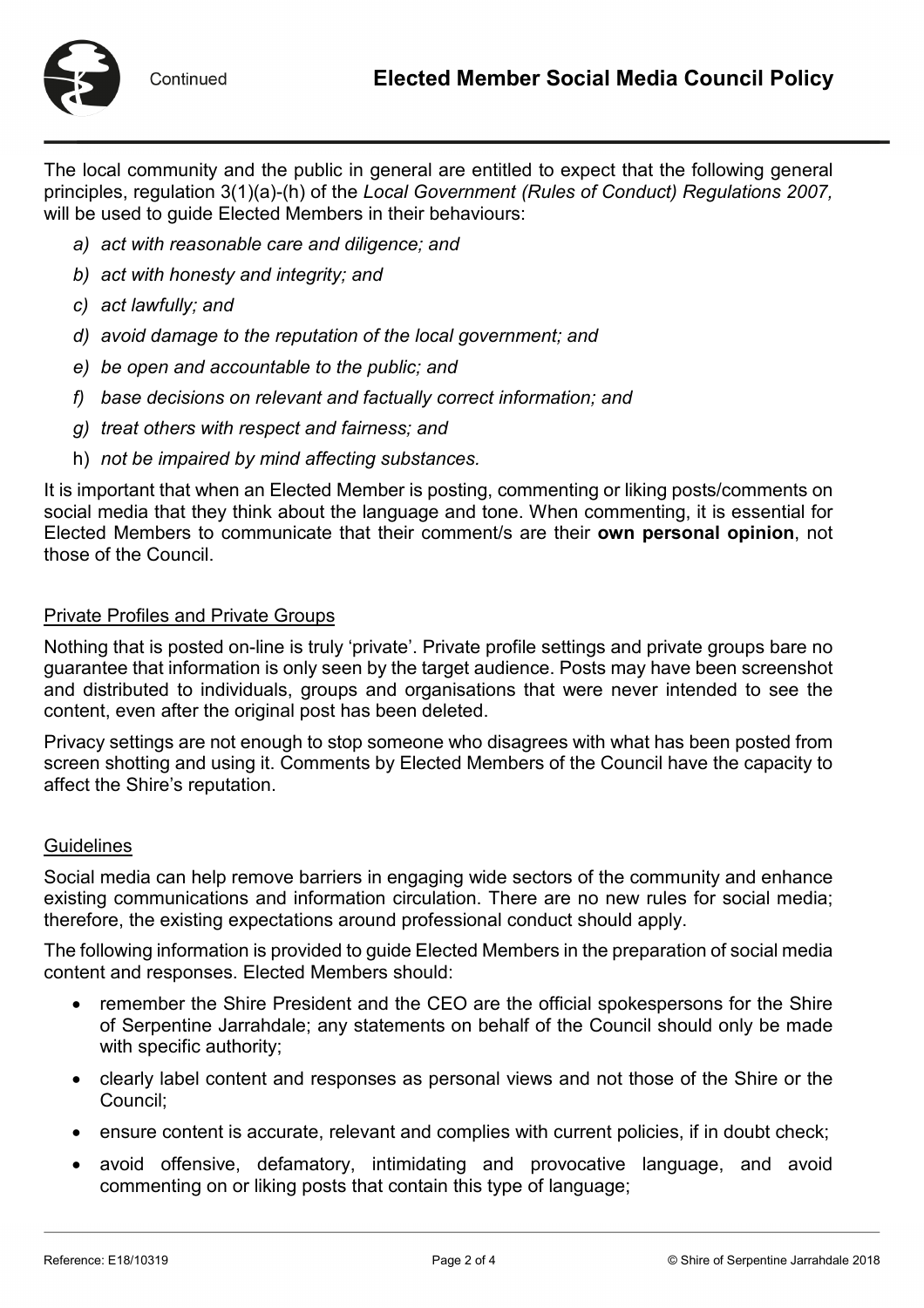

- avoid making personal comments about other Elected Members, staff or members of the community;
- maintain a positive and respectful tone;
- adhere to copyright, privacy, defamation, discrimination, harassment and other applicable laws;
- observe confidentiality;
- remember Council decision making is by majority, and whilst there may be decisions that are disagreed with, alternative points of view should be made respectfully and constructively;
- where requests for service or official feedback has been posted, comments should encourage direct contact with the Shire to enable the matter to be dealt with;
- where misinformation or factually incorrect information is posted, encourage the original poster to make contact with the Shire for clarification i.e. – Contact the Shire's Customer Service;
- liking, sharing or reacting to a post on Social Media is generally taken to be an endorsement of that material, as if you had created it yourself, and may be seen by a wider audience than intended;
- not to make public statements expressing their opinion on matters before the Council that would indicate a predetermined voting position.

The intent of this policy is not to stifle the use of social media, but rather to ensure that comments, likes, posts and the use of all forms of online and social media by Elected Members aligns with the adopted policies of the Council and are thoughtful, well-reasoned and responsible communications suited to their professional position and standing in the community.

The Shire's staff monitor relevant social media posts and retain them in the Shire's document management system for record keeping purposes.

## **Definitions**

**Council** means the Elected body of the Shire of Serpentine Jarrahdale.

**Shire** means the Shire of Serpentine Jarrahdale.

**Social Media** means any form of online technology through which individuals and organisations can engage in social media activity.

**Social Media activity** means the communication or sharing of information through social media and includes but is not limited to the posting, uploading, reviewing, downloading and/or forwarding of text, audio recordings, video recordings, photographs/images, symbols or hyperlinks.

## **Relevant Policies/Council Documents**

- Elected Member Code of Conduct
- Business Operating Process Elected Member Code of Conduct Complaints

## **Legislation/Local Law Requirements**

- Section 2.29 of the *Local Government Act 1995*
- Regulation 3(1)(a)-(h) of the *Local Government (Rules of Conduct) Regulations 2007*